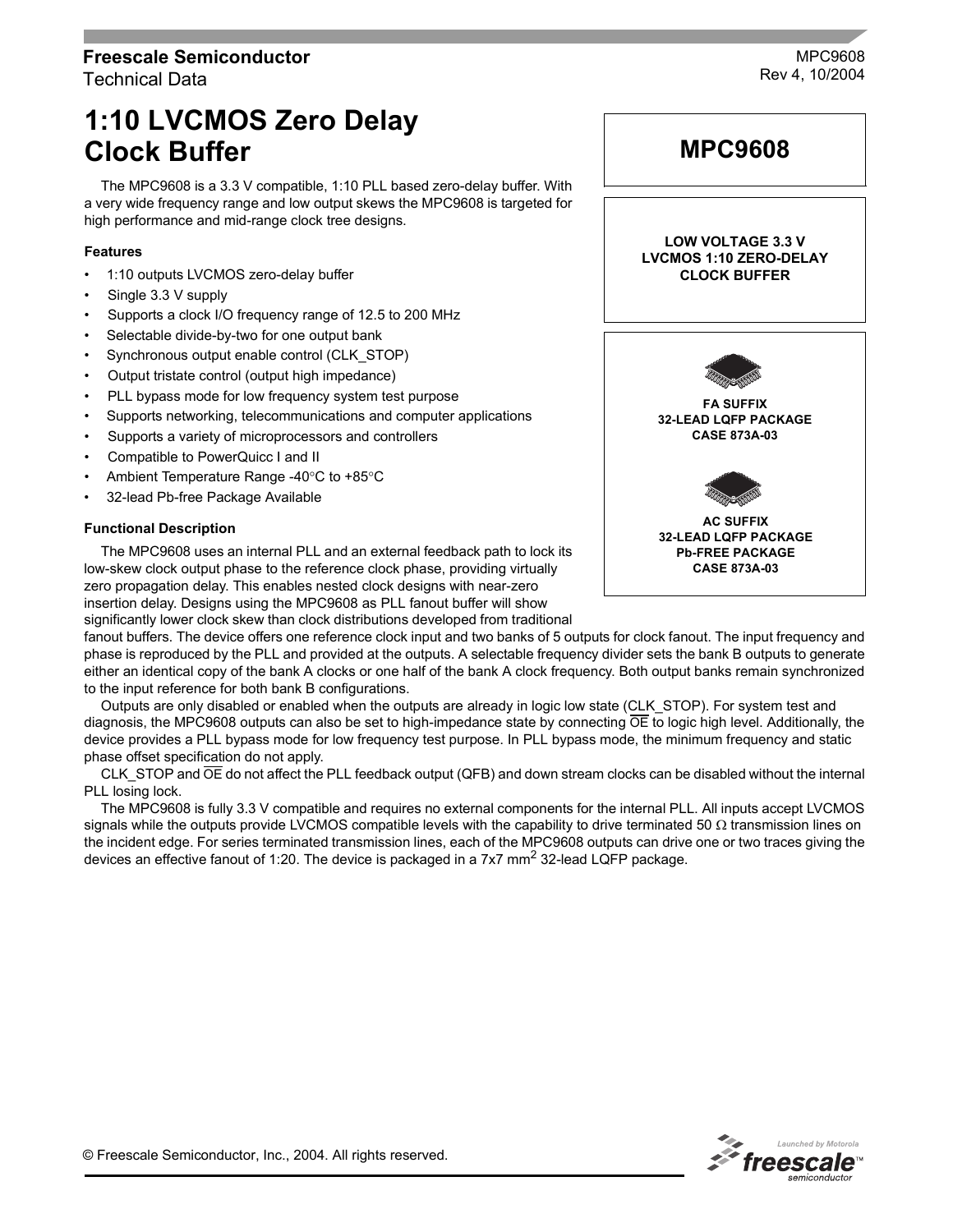

**Figure 1. MPC9608 Logic Diagram**



**Figure 2. MPC9608 32-Lead Package Pinout** (Top View)

#### **MPC9608**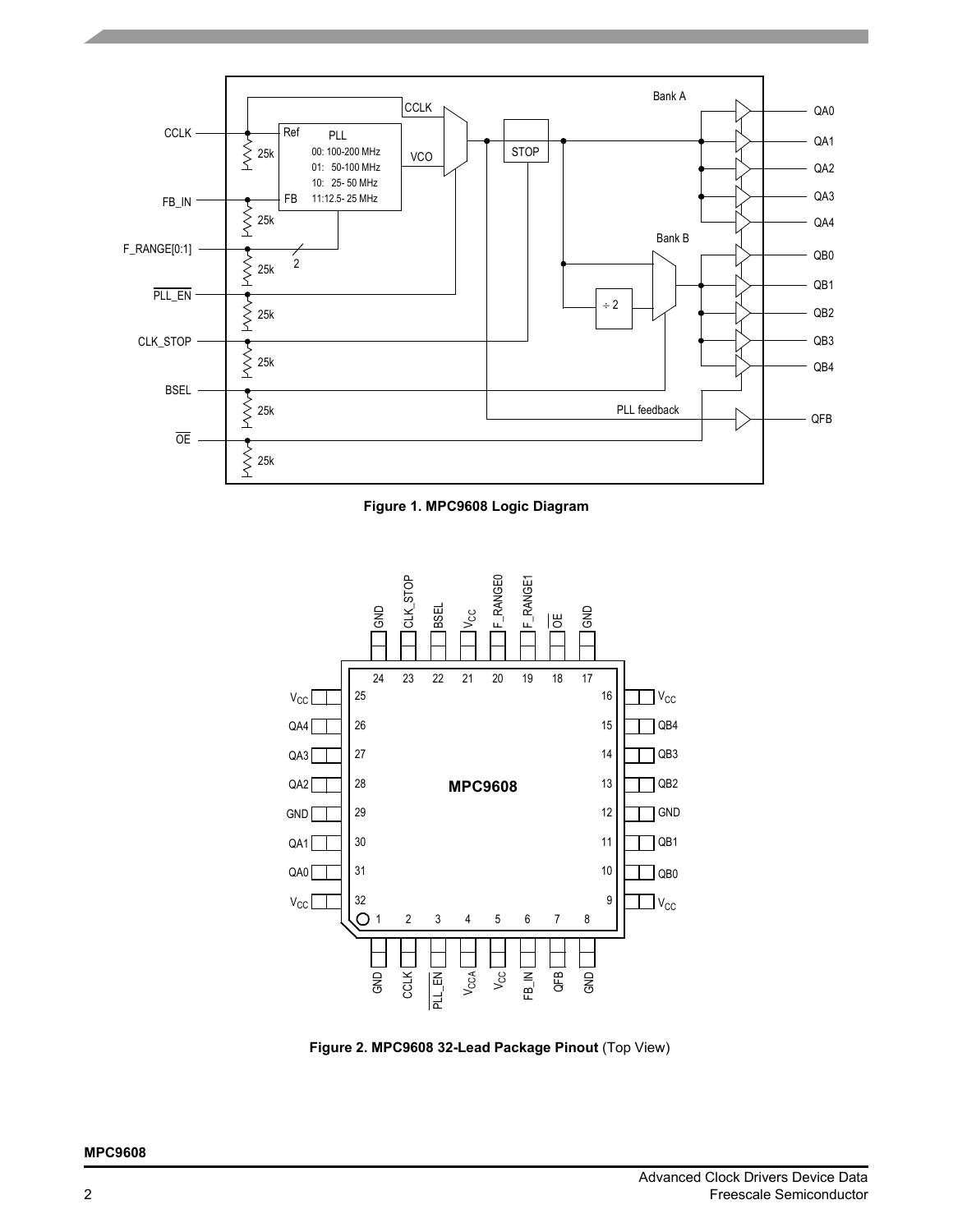# **Table 1. Pin Configuration**

| <b>Pin</b>             | <b>I/O</b> | Type          | <b>Function</b>                                                                                                                                                                                       |
|------------------------|------------|---------------|-------------------------------------------------------------------------------------------------------------------------------------------------------------------------------------------------------|
| <b>CCLK</b>            | Input      | <b>LVCMOS</b> | PLL reference clock signal                                                                                                                                                                            |
| FB_IN                  | Input      | <b>LVCMOS</b> | PLL feedback signal input, connect to a QFB output                                                                                                                                                    |
| F RANGE[0:1]           | Input      | <b>LVCMOS</b> | PLL frequency range select                                                                                                                                                                            |
| <b>BSEL</b>            | Input      | <b>LVCMOS</b> | Frequency divider select for bank B outputs                                                                                                                                                           |
| PLL EN                 | Input      | <b>LVCMOS</b> | PLL enable/disable                                                                                                                                                                                    |
| <b>OE</b>              | Input      | <b>LVCMOS</b> | Output enable/disable (high-impedance tristate)                                                                                                                                                       |
| CLK_STOP               | Input      | <b>LVCMOS</b> | Synchronous clock enable/stop                                                                                                                                                                         |
| QA0-4, QB0-4           | Output     | <b>LVCMOS</b> | Clock outputs                                                                                                                                                                                         |
| QFB                    | Output     | <b>LVCMOS</b> | PLL feedback signal output. Connect to FB IN                                                                                                                                                          |
| <b>GND</b>             | Supply     | Ground        | Negative power supply                                                                                                                                                                                 |
| <b>V<sub>CCA</sub></b> | Supply     | $\rm v_{cc}$  | PLL positive power supply (analog power supply). The MPC9608 requires an external RC filter<br>for the analog power supply pin $V_{CCA}$ . Refer to the Applications Information section for details. |
| $V_{\rm CC}$           | Supply     | $\rm v_{cc}$  | Positive power supply for I/O and core                                                                                                                                                                |

#### **Table 2. Function Table**

| Control        | <b>Default</b> | 0                                       |                                                                                                                                                                                                                                                                                            |
|----------------|----------------|-----------------------------------------|--------------------------------------------------------------------------------------------------------------------------------------------------------------------------------------------------------------------------------------------------------------------------------------------|
| $F$ RANGE[0:1] | 00             |                                         | PLL frequency range. Refer to Table 3. Clock Frequency Configuration for QFB Connected to FB INT                                                                                                                                                                                           |
| <b>BSEL</b>    | $\Omega$       | $f_{QBO-4} = f_{QAO-4}$                 | $f_{QBO-4} = f_{QAO-4} \div 2$                                                                                                                                                                                                                                                             |
| CLK STOP       | $\Omega$       | Outputs enabled                         | Outputs synchronously stopped in logic low state                                                                                                                                                                                                                                           |
| OE.            | 0              | Outputs enabled (active)                | Outputs disabled (high-impedance state), independent on<br>CLK_STOP. Applying $\overline{OE} = 1$ and $\overline{PLL\_EN} = 1$ resets the device.<br>The PLL feedback output QFB is not affected by OE.                                                                                    |
| PLL EN         | 0              | Normal operation mode with PLL enabled. | Test mode with PLL disabled. CCLK is substituted for the internal<br>VCO output. MPC9608 is fully static and no minimum frequency<br>limit applies. All PLL related AC characteristics are not applicable.<br>Applying $\overline{OE} = 1$ and $\overline{PLL\_EN} = 1$ resets the device. |

# <span id="page-2-0"></span>**Table 3. Clock Frequency Configuration for QFB Connected to FB\_IN**

| <b>BSEL</b><br>F RANGE[1]<br>F RANGE[0] |   |   | $f_{REF}$ (CCLK) | QA0-QA4   |                   | QB0-B4           | <b>QFB</b>               |           |
|-----------------------------------------|---|---|------------------|-----------|-------------------|------------------|--------------------------|-----------|
|                                         |   |   | range [MHz]      | Ratio     | $f_{QA0-4}$ [MHz] | Ratio            | $f_{\text{QB0-4}}$ [MHz] |           |
| 0                                       | 0 | 0 | $100.0 - 200.0$  | $f_{REF}$ | $100.0 - 200.0$   | $f_{REF}$        | $100.0 - 200.0$          | $f_{REF}$ |
| 0                                       | 0 |   |                  |           |                   | $f_{REF}$ ÷ 2    | $50.0 - 25.0$            | $f_{REF}$ |
| 0                                       |   | 0 | $50.0 - 100.0$   | $f_{REF}$ | $50.0 - 100.0$    | $f_{REF}$        | $50.0 - 100.0$           | $f_{REF}$ |
| 0                                       |   |   |                  |           |                   | $f_{REF} \div 2$ | $25.0 - 50.0$            | $f_{REF}$ |
|                                         | 0 | 0 | $25.0 - 50.0$    | $f_{REF}$ | $25.0 - 50.0$     | $f_{REF}$        | $25.0 - 50.0$            | $f_{REF}$ |
|                                         | 0 |   |                  |           |                   | $f_{REF} \div 2$ | $12.5 - 25.0$            | $f_{REF}$ |
|                                         |   | 0 | $12.5 - 25.0$    | $f_{REF}$ | $12.5 - 25$       | $f_{REF}$        | $12.5 - 25.0$            | $f_{REF}$ |
|                                         |   |   |                  |           |                   | $f_{REF}$ ÷ 2    | $6.25 - 12.5$            | $f_{REF}$ |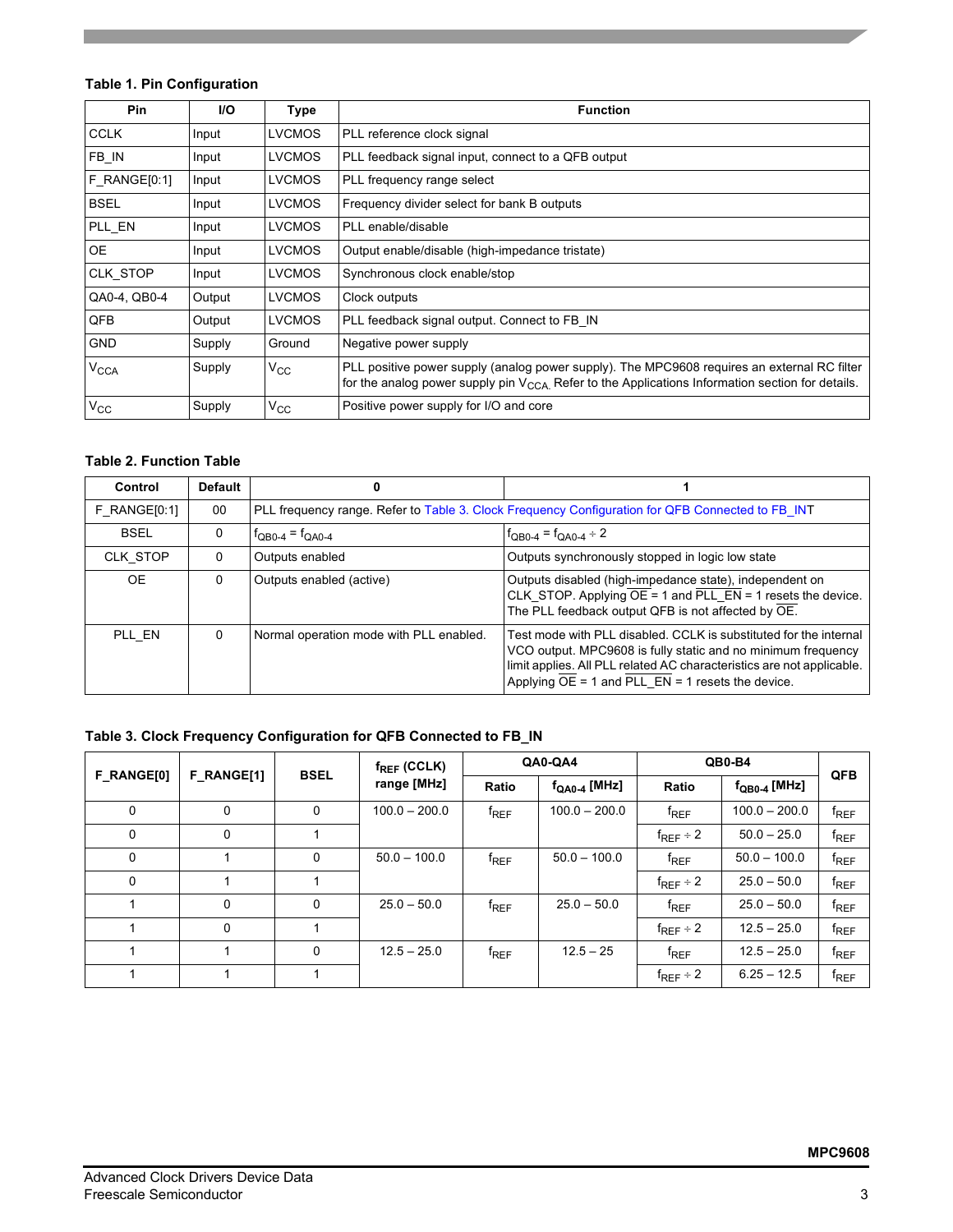#### **Table 4. General Specifications**

| Symbol     | <b>Characteristics</b>                | Min  | Тур                 | Max | Unit | Condition  |
|------------|---------------------------------------|------|---------------------|-----|------|------------|
| $V_{TT}$   | Output termination voltage            |      | $V_{\text{CC}}$ ÷ 2 |     |      |            |
| MМ         | <b>ESD protection (Machine model)</b> | 200  |                     |     |      |            |
| <b>HBM</b> | ESD protection (Human body model)     | 2000 |                     |     |      |            |
| LU         | Latch-up immunity                     | 200  |                     |     | mA   |            |
| $C_{PD}$   | Power dissipation capacitance         |      | 10                  |     | рF   | Per output |
| $C_{IN}$   | Input capacitance                     |      | 4.0                 |     | рF   | Inputs     |

# **Table 5. Absolute Maximum Ratings(1)**

| Symbol       | <b>Characteristics</b> | Min    | Max                | Unit        | <b>Condition</b> |
|--------------|------------------------|--------|--------------------|-------------|------------------|
| $V_{\rm CC}$ | Supply Voltage         | $-0.3$ | 3.6                |             |                  |
| $V_{IN}$     | DC Input Voltage       | $-0.3$ | $V_{\rm CC}$ + 0.3 |             |                  |
| VOUT         | DC Output Voltage      | $-0.3$ | $V_{\rm CC}$ + 0.3 |             |                  |
| $I_{IN}$     | DC Input Current       |        | ±20                | mA          |                  |
| $I_{OUT}$    | DC Output Current      |        | ±50                | mA          |                  |
| $T_S$        | Storage temperature    | $-65$  | 125                | $^{\circ}C$ |                  |

1. Absolute maximum continuous ratings are those maximum values beyond which damage to the device may occur. Exposure to these conditions or conditions beyond those indicated may adversely affect device reliability. Functional operation at absolute-maximum-rated conditions is not implied.

| Symbol           | <b>Characteristics</b>           | <b>Min</b> | Typ       | Max            | <b>Unit</b> | <b>Condition</b>                     |
|------------------|----------------------------------|------------|-----------|----------------|-------------|--------------------------------------|
| $V_{\text{IH}}$  | Input High Voltage               | 2.0        |           | $V_{CC}$ + 0.3 | V           | <b>LVCMOS</b>                        |
| $V_{IL}$         | Input Low Voltage                |            |           | 0.8            | V           | <b>LVCMOS</b>                        |
| $V_{OH}$         | Output High Voltage              | 2.4        |           |                | V           | $I_{OH}$ = -24 mA <sup>(1)</sup>     |
| $V_{OL}$         | Output Low Voltage               |            |           | 0.55<br>0.30   | v<br>٧      | $I_{OL}$ = 24 mA<br>$I_{OL}$ = 12 mA |
| $Z_{\text{OUT}}$ | Output Impedance                 |            | $14 - 17$ |                | Ω           |                                      |
| $I_{IN}$         | Input Current <sup>(2)</sup>     |            |           | ±200           | μA          | $V_{IN}$ = $V_{CC}$ or GND           |
| ICCA             | Maximum PLL Supply Current       |            | 4.0       | 8.0            | mA          | V <sub>CCA</sub> Pin                 |
| Icco             | Maximum Quiescent Supply Current |            | 1.0       | 4.0            | mA          | All V <sub>CC</sub> Pins             |

# **Table 6. DC Characteristics** (V<sub>CC</sub> = 3.3 V  $\pm$  5%, T<sub>A</sub> = -40° to 85°C)

1. The MPC9608 is capable of driving 50 Ω transmission lines on the incident edge. Each output drives one 50 Ω parallel terminated transmission line to a termination voltage of V<sub>TT</sub>. Alternatively, the device drives up to two 50 Ω series terminated transmission lines.

2. Inputs have pull-down resistors affecting the input current.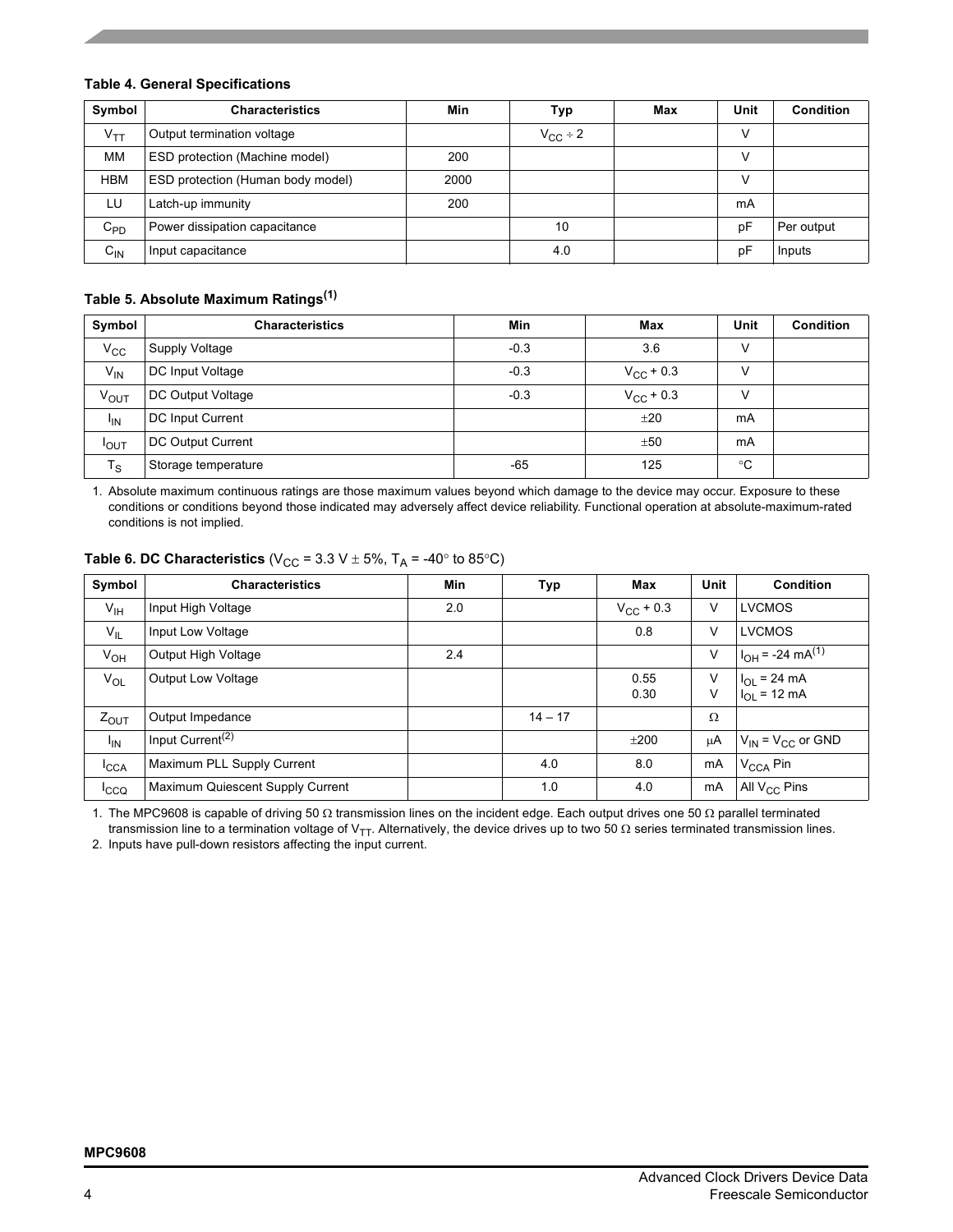| Symbol                        | <b>Characteristics</b>                                                                                                                                                                      | <b>Min</b>                       | <b>Typ</b>                                    | Max                           | Unit                                                               | <b>Condition</b>                                     |
|-------------------------------|---------------------------------------------------------------------------------------------------------------------------------------------------------------------------------------------|----------------------------------|-----------------------------------------------|-------------------------------|--------------------------------------------------------------------|------------------------------------------------------|
| $f_{REF}$                     | Input reference frequency in PLL mode <sup>(2)</sup><br>$F$ RANGE = 00<br>$F$ RANGE = 01<br>$F$ RANGE = 10<br>$F$ RANGE = 11<br>Input reference frequency in PLL bypass mode <sup>(3)</sup> | 100<br>50<br>25<br>12.5<br>0     |                                               | 200<br>100<br>50<br>25<br>200 | <b>MHz</b><br><b>MHz</b><br><b>MHz</b><br><b>MHz</b><br><b>MHz</b> |                                                      |
| $f_{\text{max}}$              | Output Frequency <sup>(4)</sup><br>$F_R$ ANGE = 00<br>$F$ RANGE = 01<br>$F$ RANGE = 10<br>$F$ RANGE = 11                                                                                    | 100<br>50<br>25<br>12.5          |                                               | 200<br>100<br>50<br>25        | <b>MHz</b><br><b>MHz</b><br><b>MHz</b><br><b>MHz</b>               | $BSEL = 0$<br>$BSEL = 0$<br>$BSEL = 0$<br>$BSEL = 0$ |
| $t_{PW, MIN}$                 | Reference Input Pulse Width <sup>(5)</sup>                                                                                                                                                  | 2.0                              |                                               |                               | ns                                                                 |                                                      |
| $t_r$ , $t_f$                 | <b>CCLK Input Rise/Fall Time</b>                                                                                                                                                            |                                  |                                               | 1.0                           | ns                                                                 | 0.8 V to 2.0 V                                       |
| $t_{(\varnothing)}$           | Propagation Delay (SPO) CCLK to FB_IN<br>$f_{REF}$ = 100 MHz and above<br>$f_{RFF}$ = 12.5 MHz to 100 MHz                                                                                   | $-175$<br>-1.75% of<br>$t_{PER}$ |                                               | $+175$<br>+1.75% of $tp_{ER}$ | ps<br>ps                                                           | <b>PLL Locked</b>                                    |
| $t_{SK(o)}$                   | Output-to-Output Skew<br>Within a bank<br>Bank-to-bank<br>All outputs, including QFB                                                                                                        |                                  |                                               | 80<br>100<br>150              | ps                                                                 |                                                      |
| <b>DC</b>                     | Output Duty Cycle                                                                                                                                                                           | 45                               | 50                                            | 55                            | $\frac{0}{0}$                                                      |                                                      |
| $t_r, t_f$                    | Output Rise/Fall Time                                                                                                                                                                       | 0.1                              |                                               | 1.0                           | ns                                                                 | 0.55 V to 2.4 V                                      |
| t <sub>PLZ, HZ</sub>          | Output Disable Time                                                                                                                                                                         |                                  |                                               | 10                            | ns                                                                 |                                                      |
| t <sub>PZL, LZ</sub>          | <b>Output Enable Time</b>                                                                                                                                                                   |                                  |                                               | 10                            | ns                                                                 |                                                      |
| $t_{\text{JIT(CC)}}$          | Cycle-to-cycle Jitter                                                                                                                                                                       |                                  |                                               | 150                           | ps                                                                 | $BSEL = 0$                                           |
| $t_{\text{JIT(PER)}}$         | Period Jitter                                                                                                                                                                               |                                  |                                               | 150                           | ps                                                                 | $BSEL = 0$                                           |
| $t_{\text{JIT}(\varnothing)}$ | I/O Phase Jitter<br>RMS $(1 \sigma)$                                                                                                                                                        |                                  |                                               | 125                           | ps                                                                 | $BSEL = 0$                                           |
| <b>BW</b>                     | PLL closed loop bandwidth <sup>(6)</sup><br>$F$ RANGE = 00<br>$F_R$ ANGE = 01<br>$F$ RANGE = 10<br>$F$ RANGE = 11                                                                           |                                  | $7 - 15$<br>$2 - 7$<br>$1 - 3$<br>$0.5 - 1.3$ |                               | <b>MHz</b><br><b>MHz</b><br>MHz<br><b>MHz</b>                      |                                                      |
| $t_{\text{LOCK}}$             | Maximum PLL Lock Time                                                                                                                                                                       |                                  | 10                                            |                               | ms                                                                 |                                                      |

# **Table 7. AC Characteristics** ( $V_{CC}$  = 3.3 V  $\pm$  5%, T<sub>A</sub> = -40° to 85°C)<sup>(1)</sup>

1. AC characteristics apply for parallel output termination of 50  $\Omega$  to V<sub>TT</sub>.

2. PLL mode requires PLL\_EN = 0 to enable the PLL and zero-delay operation.

3. In bypass mode, the MPC9608 divides the input reference clock.

4. Applies for bank A and for bank B if BSEL = 0. If BSEL = 1, the minimum and maximum output frequency of bank B is divided by two.

5. Calculation of reference duty cycle limits: DC<sub>REF, MIN</sub> = t<sub>PW,MIN</sub> \* f<sub>REF</sub> \*100% and DC<sub>REF,MAX</sub> = 100% – DC<sub>REF,MIN</sub>. For example, at  $f_{\sf{REF}}$  = 100 MHz the input duty cycle range is 20% < DC < 80%.

6. -3 dB point of PLL transfer characteristics.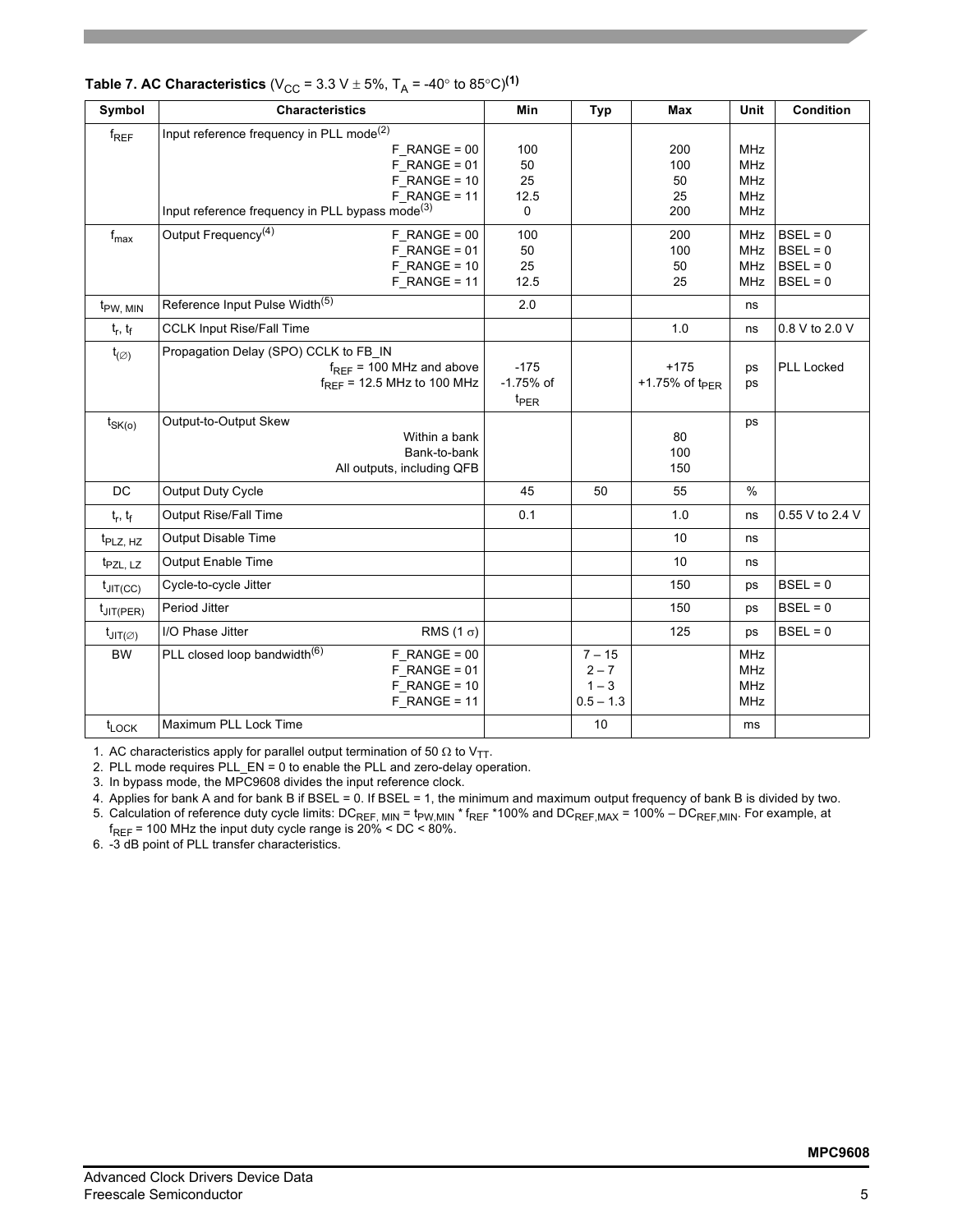#### **APPLICATIONS INFORMATION**

#### **Power Supply Filtering**

The MPC9608 is a mixed analog/digital product. Its analog circuitry is naturally susceptible to random noise, especially if this noise is seen on the power supply pins. Random noise on the  $V_{CCA}$  (PLL) power supply impacts the device characteristics, for instance I/O jitter. The MPC9608 provides separate power supplies for the output buffers  $(V_{CC})$  and the phase-locked loop ( $V_{\text{CCA}}$ ) of the device. The purpose of this design technique is to isolate the high switching noise digital outputs from the relatively sensitive internal analog phase-locked loop. In a digital system environment where it is more difficult to minimize noise on the power supplies a second level of isolation may be required. The simple but effective form of isolation is a power supply filter on the  $V_{\text{CCA}}$ pin for the MPC9608. [Figure 3](#page-5-0) illustrates a typical power supply filter scheme. The MPC9608 frequency and phase stability is most susceptible to noise with spectral content in the 100 kHz to 20 MHz range. Therefore the filter should be designed to target this range. The key parameter that needs to be met in the final filter design is the DC voltage drop across the series filter resistor  $R_F$ . From the data sheet the  $I_{\text{CCA}}$  current (the current sourced through the  $V_{\text{CCA}}$  pin) is typically 4 mA (8 mA maximum), assuming that a minimum of 3.125 V must be maintained on the  $V_{\text{CCA}}$  pin. The resistor R<sub>F</sub> shown in [Figure 3](#page-5-0) must have a resistance of 9 – 10  $\Omega$ ( $V_{\text{CC}}$  = 3.3 V) to meet the voltage drop criteria.

 $R_F$  = 9-10  $\Omega$  for V<sub>CC</sub> = 3.3 V  $C_F = 1 \mu F$  for  $V_{CC} = 3.3 V$ 



**Figure 3. V<sub>CCA</sub> Power Supply Filter** 

<span id="page-5-0"></span>The minimum values for  $R_F$  and the filter capacitor  $C_F$  are defined by the required filter characteristics: the RC filter should provide an attenuation greater than 40 dB for noise whose spectral content is above 100 kHz. In the example RC filter shown in [Figure 3](#page-5-0), the filter cut-off frequency is around 3-5 kHz and the noise attenuation at 100 kHz is better than 42 dB.

As the noise frequency crosses the series resonant point of an individual capacitor, its overall impedance begins to look inductive and thus increases with increasing frequency. The parallel capacitor combination shown ensures that a low impedance path to ground exists for frequencies well above the bandwidth of the PLL. Although the MPC9608 has several design features to minimize the susceptibility to power supply noise (isolated power and grounds and fully differential PLL), there still may be applications in which overall performance is being degraded due to system power

supply noise. The power supply filter schemes discussed in this section should be adequate to eliminate power supply noise related problems in most designs.

#### **Using the MPC9608 in Zero-Delay Applications**

Nested clock trees are typical applications for the MPC9608. Designs using the MPC9608, as LVCMOS PLL fanout buffer with zero insertion delay, will show significantly lower clock skew than clock distributions developed from CMOS fanout buffers. The external feedback option of the MPC9608 clock driver allows for its use as a zero delay buffer. By using the QFB output as a feedback to the PLL the propagation delay through the device is virtually eliminated. The PLL aligns the feedback clock output edge with the clock input reference edge resulting in a near zero delay through the device. The maximum insertion delay of the device in zero-delay applications is measured between the reference clock input and any output. This effective delay consists of the static phase offset, I/O jitter (phase or long-term jitter), feedback path delay and the output-to-output skew error relative to the feedback output.

#### **Calculation of Part-to-Part Skew**

The MPC9608 zero delay buffer supports applications where critical clock signal timing can be maintained across several devices. If the reference clock inputs of two or more MPC9608 are connected together, the maximum overall timing uncertainty from the common CCLK input to any output is:

#### *tSK(PP) = t(*∅*) + tSK(O) + tPD, LINE(FB) + tJIT(*∅*)* . *CF*

This maximum timing uncertainty consists of 4 components: static phase offset, output skew, feedback board trace delay, and I/O (phase) jitter:



**Figure 4. MPC9608 Maximum Device-to-Device Skew**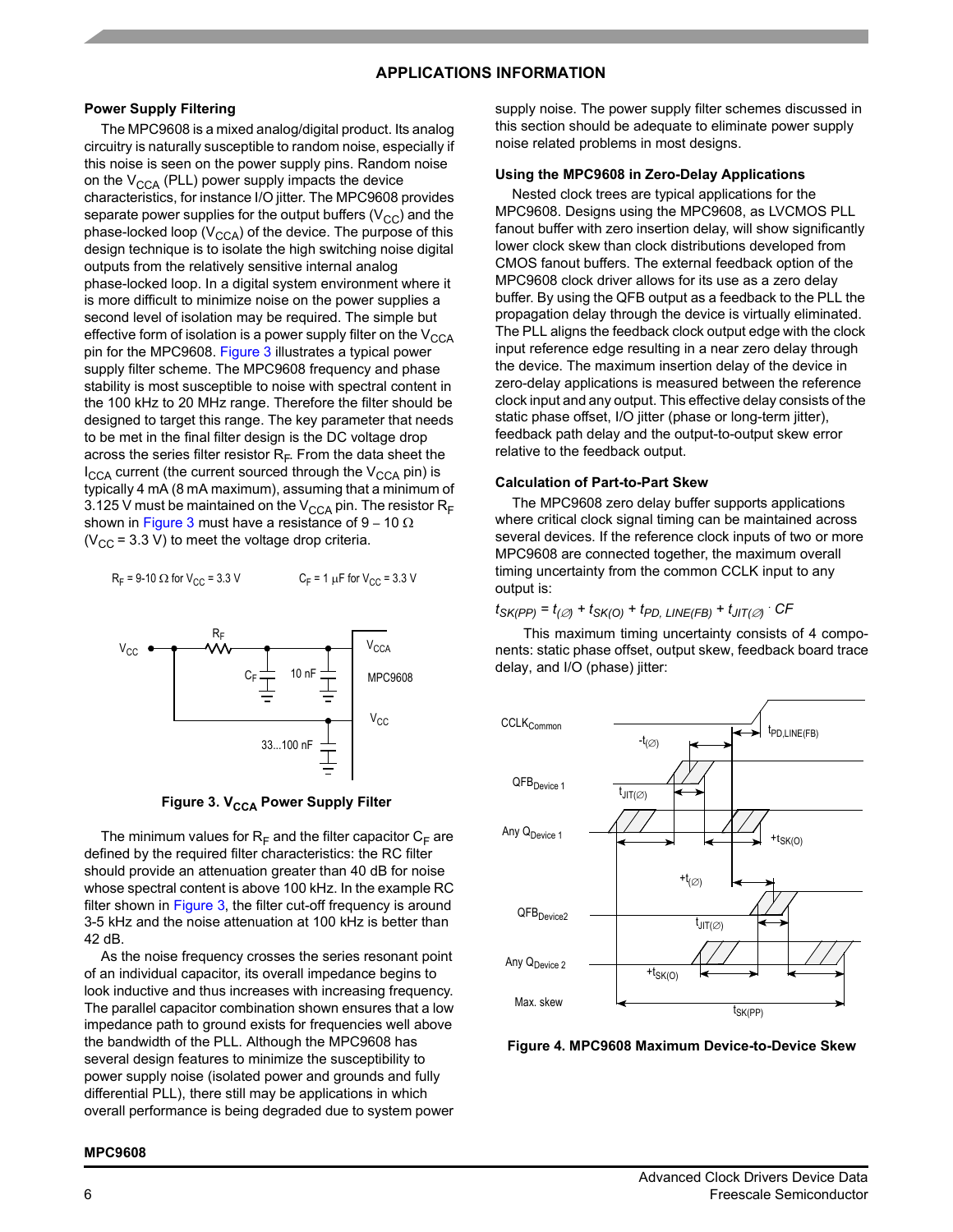Due to the statistical nature of I/O jitter, an RMS value (1  $\sigma$ ) is specified. I/O jitter numbers for other confidence factors (CF) can be derived from [Table 8](#page-6-0).

<span id="page-6-0"></span>

|  |  | <b>Table 8. Confidence Factor CF</b> |  |  |
|--|--|--------------------------------------|--|--|
|--|--|--------------------------------------|--|--|

| СF            | Probability of clock edge within the distribution |
|---------------|---------------------------------------------------|
| $+1\sigma$    | 0.68268948                                        |
| $+2\sigma$    | 0.95449988                                        |
| $+3\sigma$    | 0.99730007                                        |
| $+4\sigma$    | 0.99993663                                        |
| $\pm 5\sigma$ | 0.99999943                                        |
| $+6\sigma$    | 0.99999999                                        |

The feedback trace delay is determined by the board layout and can be used to fine-tune the effective delay through each device. In the following example calculation a I/O iitter confidence factor of 99.7% ( $\pm$  3 $\sigma$ ) is assumed. resulting in a worst case timing uncertainty from input to any output of -295 ps to 295 ps<sup>(1)</sup> relative to CCLK:

*tSK(PP) = [-100 ps...100 ps] + [-150 ps...150 ps] +*  $[(15 \text{ ps } -3)...(15 \text{ ps } 3)] + t_{PD}$  *LINE(FB)*  $t_{SK(PP)} =$   $[-295 \text{ ps}... 295 \text{ ps}] + t_{PD}$ , LINE(FB)

#### **Driving Transmission Lines**

The MPC9608 clock driver was designed to drive high speed signals in a terminated transmission line environment. To provide the optimum flexibility to the user the output drivers were designed to exhibit the lowest impedance possible. With an output impedance of less than 20  $\Omega$  the drivers can drive either parallel or series terminated transmission lines. For more information on transmission lines the reader is referred to Freescale Semiconductor application note AN1091. In most high performance clock networks point-to-point distribution of signals is the method of choice. In a point-to-point scheme either series terminated or parallel terminated transmission lines can be used. The parallel technique terminates the signal at the end of the line with a 50  $\Omega$  resistance to  $V_{CC} \div 2$ .

This technique draws a fairly high level of DC current and thus only a single terminated line can be driven by each output of the MPC9608 clock driver. For the series terminated case however there is no DC current draw, thus the outputs can drive multiple series terminated lines. [Figure 5](#page-6-1) illustrates an output driving a single series terminated line versus two series terminated lines in parallel. When taken to its extreme, the fanout of the MPC9608 clock driver is effectively doubled due to its capability to drive multiple lines.



<span id="page-6-1"></span>

 The waveform plots in Figure 6. Single versus Dual Waveforms show the simulation results of an output driving a single line versus two lines. In both cases the drive capability of the MPC9608 output buffer is more than sufficient to drive 50  $\Omega$  transmission lines on the incident edge. From the delay measurements in the simulations a delta of only 43 ps exists between the two differently loaded outputs. This suggests that the dual line driving need not be used exclusively to maintain the tight output-to-output skew of the MPC9608. The output waveform in Figure 6. Single versus Dual Waveforms shows a step in the waveform. This step is caused by the impedance mismatch seen looking into the driver. The parallel combination of the 36  $\Omega$  series resistor plus the output impedance does not match the parallel combination of the line impedances. The voltage wave launched down the two lines will equal:

$$
VL = VS (Z0 ÷ (RS + R0 + Z0))
$$
  
Z<sub>0</sub> = 50 Ω || 50 Ω  
R<sub>S</sub> = 36 Ω || 36 Ω  
R<sub>0</sub> = 14 Ω  
V<sub>L</sub> = 3.0 (25 ÷ (18 + 17 + 25))  
= 1.31 V

At the load end the voltage will double to 2.6 V due to the near unity reflection coefficient. It will then increment towards the quiescent 3.0 V in steps separated by one round trip delay (in this case 4.0 ns).

<sup>1.</sup> Skew data are designed targets and pending device specifications.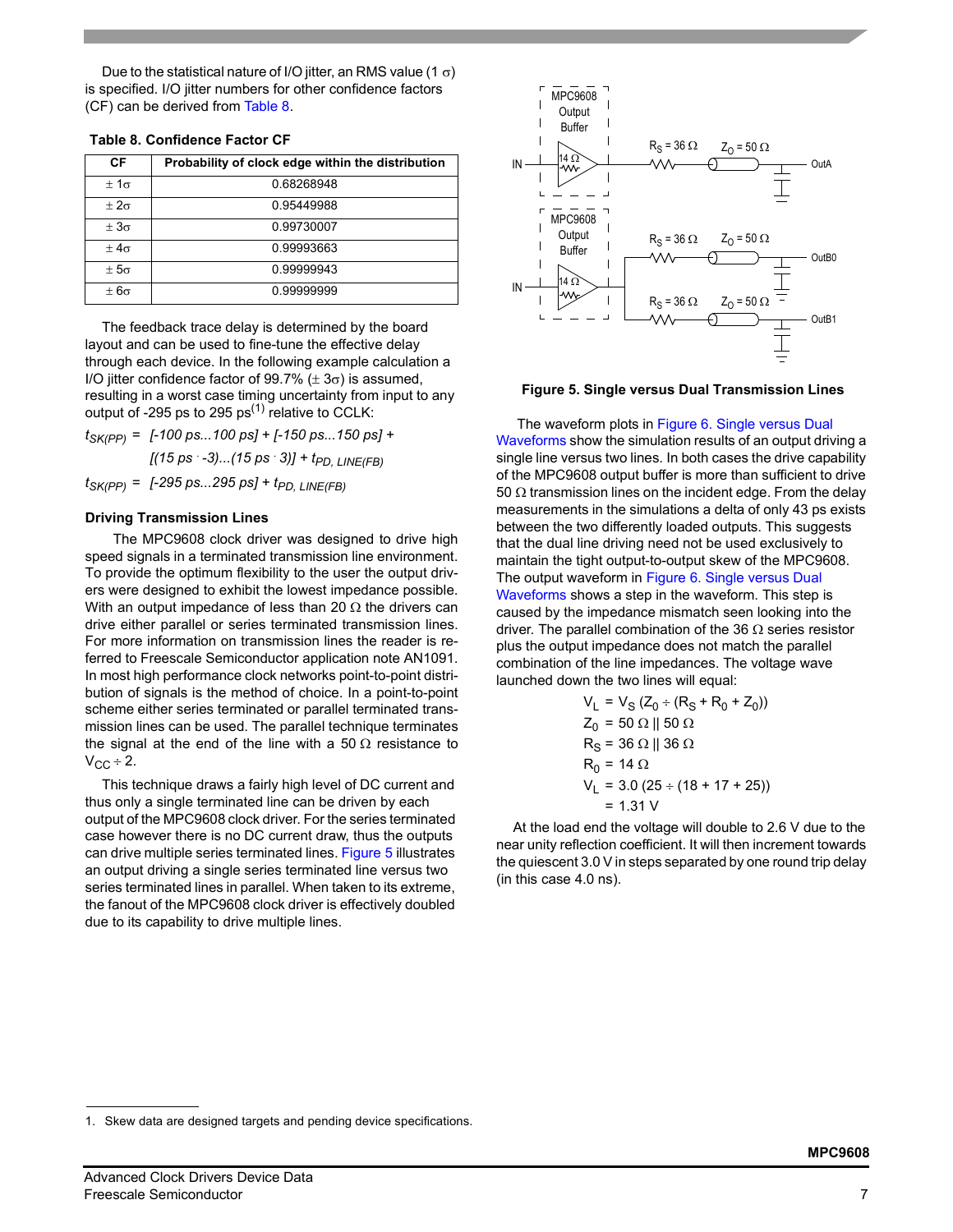



**Figure 7. Optimized Dual Line Termination**

Since this step is well above the threshold region, it will not cause any false clock triggering; however, designers may be uncomfortable with unwanted reflections on the line. To better match the impedances when driving multiple lines the situation in Figure 7. Optimized Dual Line Termination should be used. In this case the series terminating resistors are reduced such that when the parallel combination is added to the output buffer impedance the line impedance is perfectly matched.



Figure 8. CCLK MPC9608 AC Test Reference for V<sub>CC</sub> = 3.3 V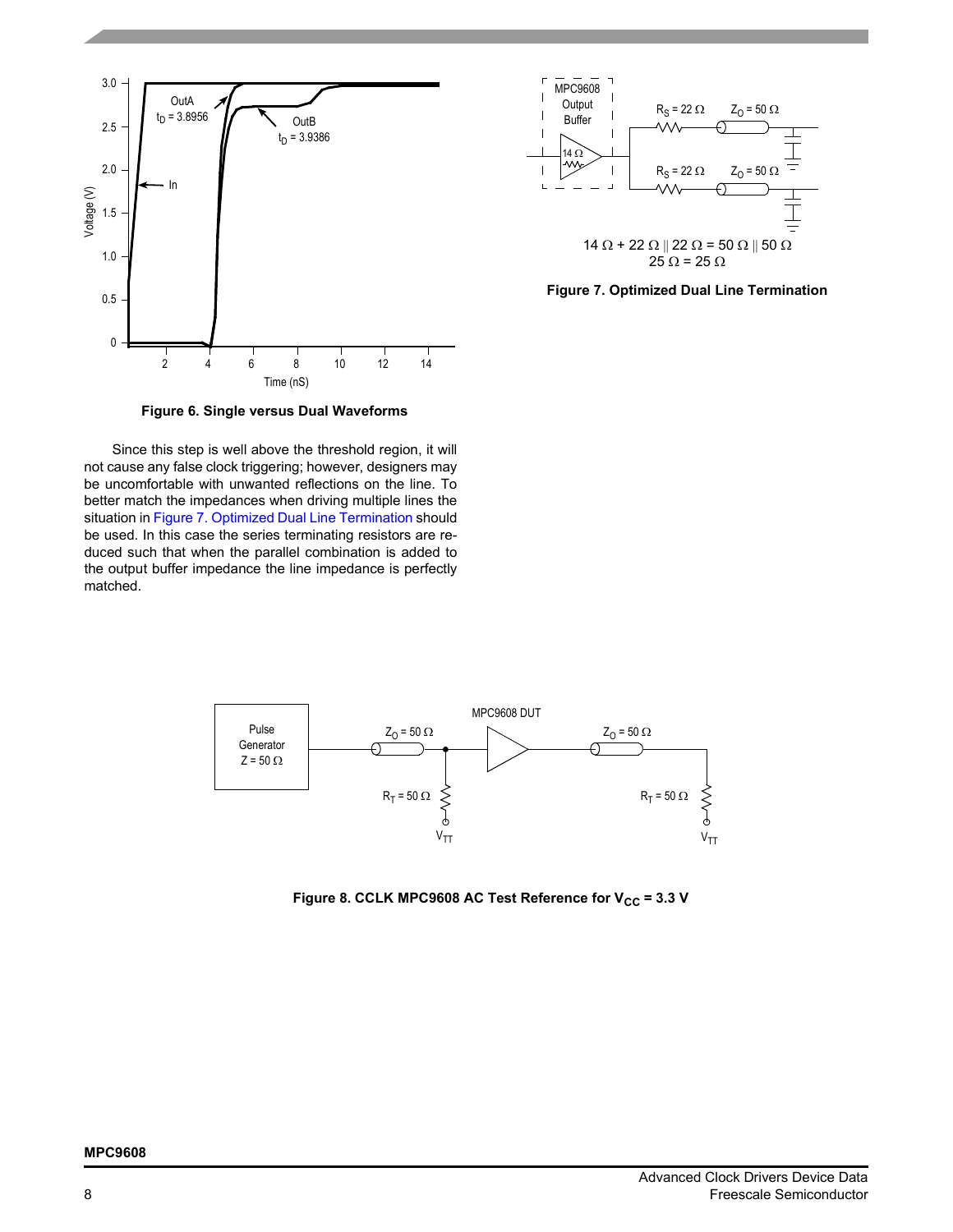

The pin-to-pin skew is defined as the worst case difference in propagation delay between any similar delay path within a single device.





The time from the PLL controlled edge to the non controlled edge, divided by the time between PLL controlled edges, expressed as a percentage.

## **Figure 11. Output Duty Cycle (DC) Figure 12. I/O Jitter**



The variation in cycle time of a signal between adjacent cycles, over a random sample of adjacent cycle pairs.

#### **Figure 13. Cycle-to-Cycle Jitter**



**Figure 15. Output Transition Time Test Reference**



### Figure 10. Propagation Delay (t<sub>PD</sub>, static phase offset) **Test Reference**



The deviation in  $t_0$  for a controlled edge with respect to a  $t_0$  mean in a random sample of cycles.



The deviation in cycle time of a signal with respect to the ideal period over a random sample of cycles.

### **Figure 14. Period Jitter**



Figure 16. Setup and Hold Time (t<sub>s</sub>, t<sub>H</sub>) Test Reference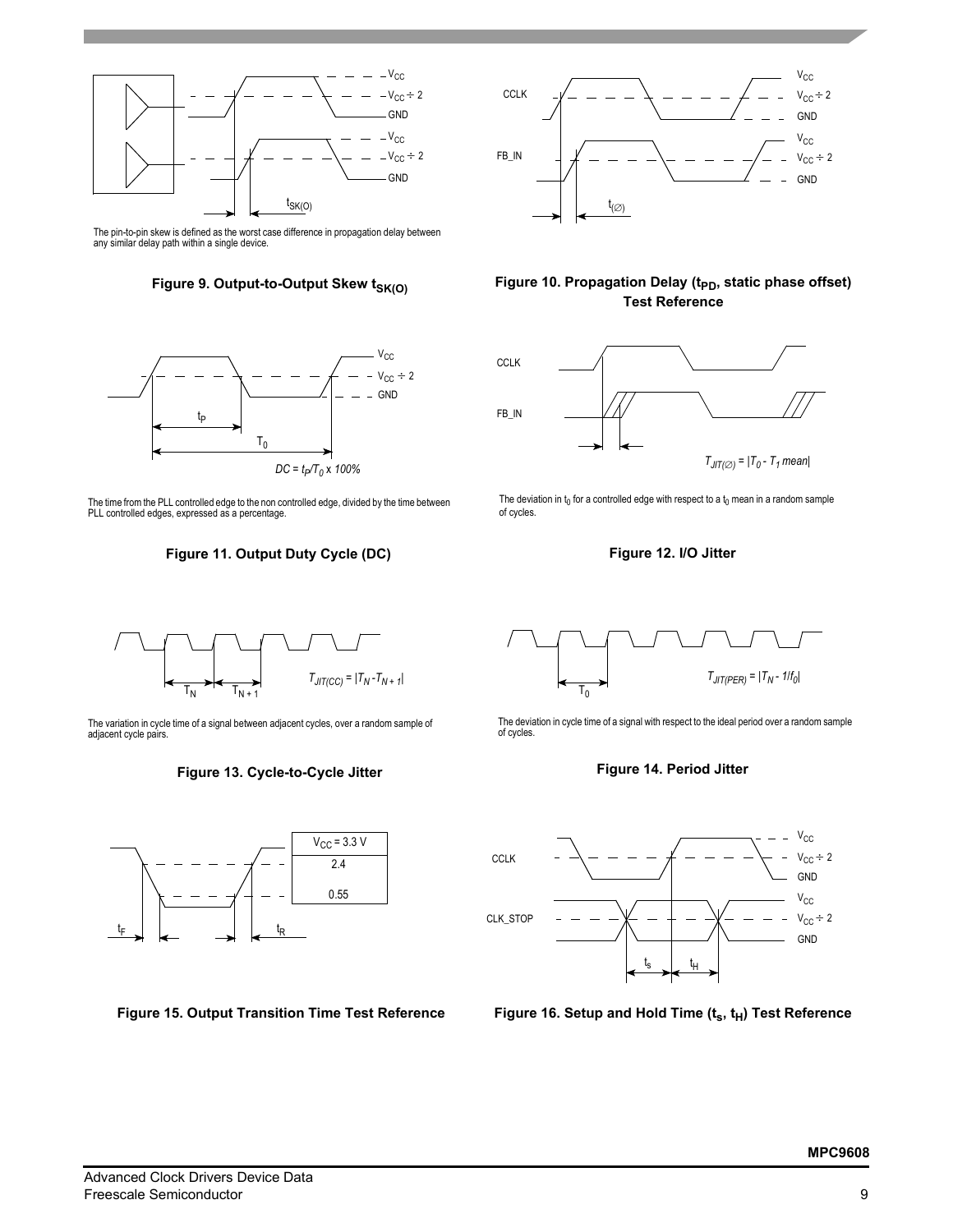#### **PACKAGE DIMENSIONS**





|                | VIILLIMEIEKS |          |  |
|----------------|--------------|----------|--|
| <b>DIM</b>     | <b>MIN</b>   | MAX      |  |
| Α              | 1.40         | 1.60     |  |
| A <sub>1</sub> | 0.05         | 0.15     |  |
| А2             | 1.35         | 1.45     |  |
| b              | 0.30         | 0.45     |  |
| b1             | 0.30         | 0.40     |  |
| c              | 0.09         | 0.20     |  |
| c1             | 0.09         | 0.16     |  |
| D              | 9.00 BSC     |          |  |
| D1             | 7.00 BSC     |          |  |
| е              | 0.80 BSC     |          |  |
| E              |              | 9.00 BSC |  |
| E1             | 7.00 BSC     |          |  |
| L              | 0.50         | 0.70     |  |
| L1             |              | 1.00 REF |  |
| q              | $0^{\circ}$  |          |  |
| q1             | 12 REF       |          |  |
| R <sub>1</sub> | 0.08         | 0.20     |  |
| R <sub>2</sub> | 0.08         |          |  |
| S              |              | 0.20 REF |  |

**CASE 873A-03 ISSUE B 32-LEAD LQFP PACKAGE**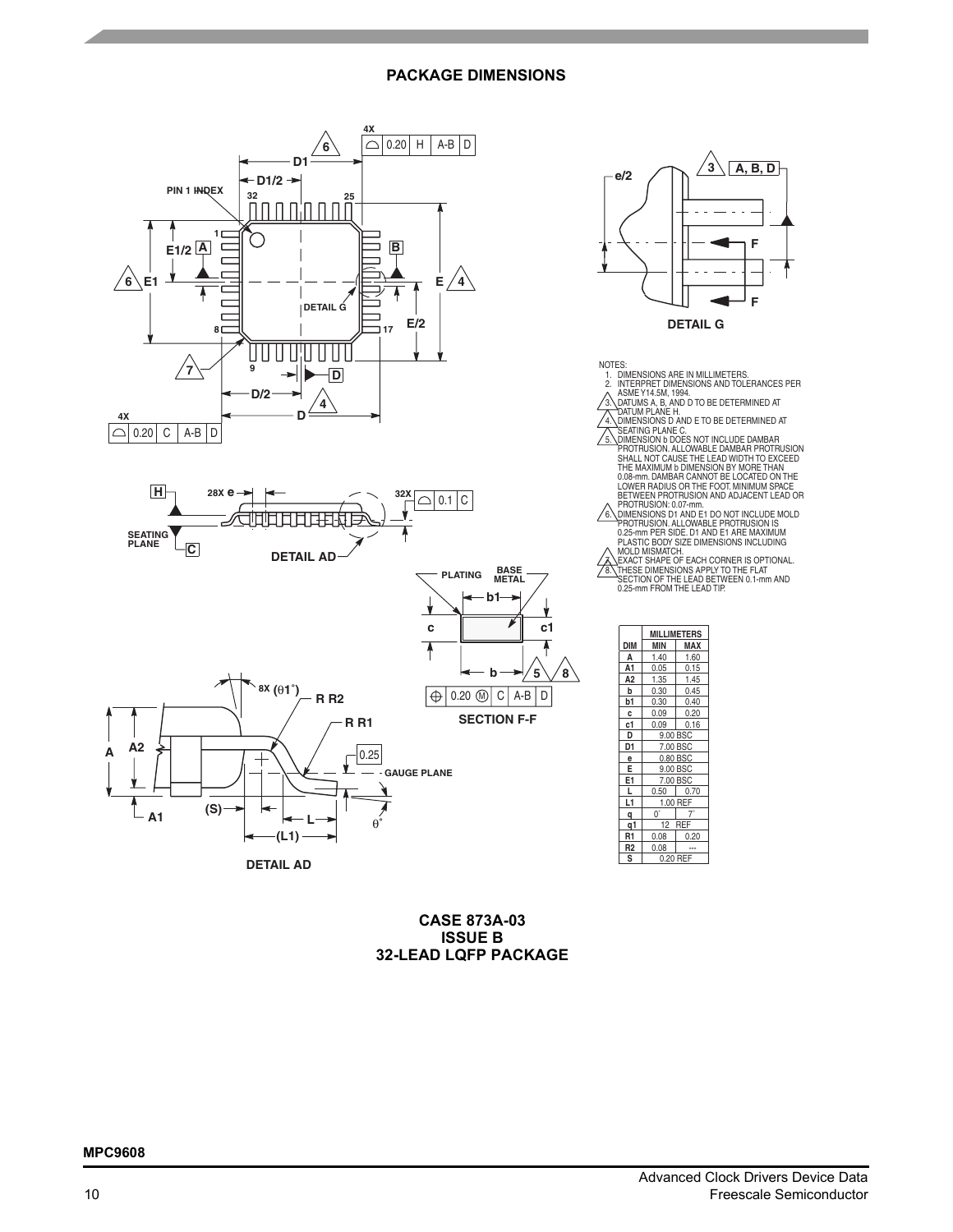# **NOTES**